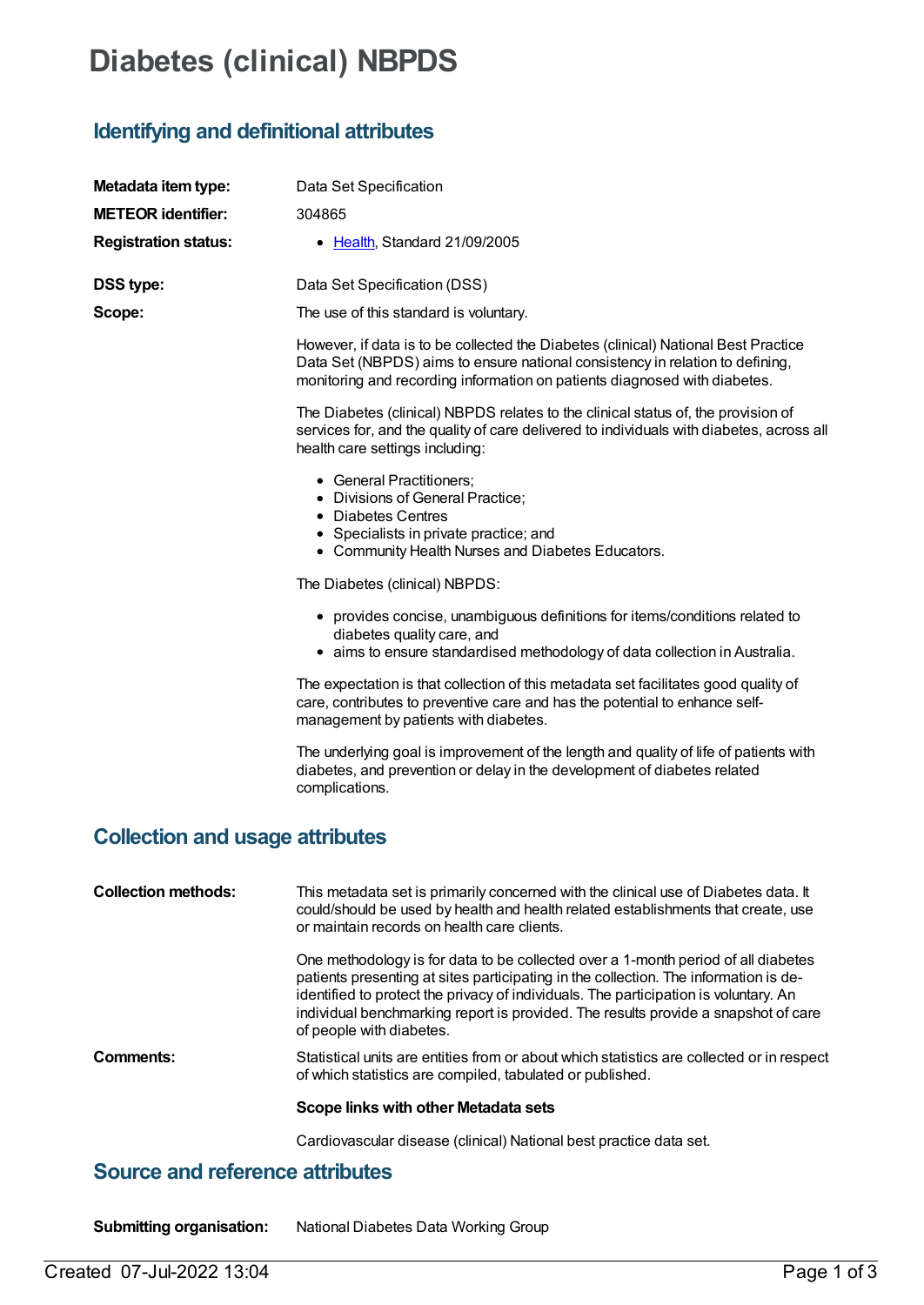#### **Relational attributes**

**Related metadata references:**

Supersedes **[Diabetes](https://meteor.aihw.gov.au/content/273054)** (clinical) DSS

• [Health](https://meteor.aihw.gov.au/RegistrationAuthority/12), Superseded 21/09/2005

Has been superseded by **[Diabetes](https://meteor.aihw.gov.au/content/621784) (clinical) NBPDS** 

• [Health](https://meteor.aihw.gov.au/RegistrationAuthority/12), Recorded 15/05/2017

# **Metadata items in this Data Set Specification** Show more detail

| Seq<br>No.               | Metadata item                                                                                                           | <b>Obligation Max</b> | <b>occurs</b>           |
|--------------------------|-------------------------------------------------------------------------------------------------------------------------|-----------------------|-------------------------|
|                          | Female-pregnancy indicator (current), code N                                                                            | Mandatory             | $\mathbf{1}$            |
|                          | Health service event-fasting indicator, code N                                                                          | Mandatory 1           |                         |
|                          | <b>Laboratory standard—upper limit of normal range for microalbumin.</b><br>albumin/creatinine ratio N[NN].N            | Conditional 1         |                         |
| $\overline{\phantom{a}}$ | Laboratory standard—upper limit of normal range for microalbumin, total<br>micrograms per minute N[NN].N                | Conditional 1         |                         |
|                          | Laboratory standard—upper limit of normal range for microalbumin, total milligrams Conditional 1<br>per 24 hour N[NN].N |                       |                         |
|                          | Laboratory standard—upper limit of normal range for microalbumin, total milligrams Conditional 1<br>per litre N[NN].N   |                       |                         |
|                          | Laboratory standard—upper limit of normal range of glycosylated haemoglobin,<br>percentage N[N].N                       | Mandatory             | $\overline{1}$          |
|                          | Patient-diagnosis date (diabetes mellitus), YYYY                                                                        | Mandatory             | $\overline{\mathbf{1}}$ |
|                          | Patient-initial visit since diagnosis indicator (diabetes mellitus), code N                                             | Mandatory             | $\overline{\mathbf{1}}$ |
|                          | Patient-insulin start date, YYYY                                                                                        | Mandatory             | $\overline{\mathbf{1}}$ |
|                          | Person (male)-erectile dysfunction, code N                                                                              | Mandatory             | -1                      |
|                          | Person-blindness, code N                                                                                                | Mandatory             | -1                      |
|                          | Person-blood pressure (diastolic) (measured), millimetres of mercury NN[N]                                              | Mandatory             | -1                      |
|                          | Person-blood pressure (systolic) (measured), millimetres of mercury NN[N]                                               | Mandatory             | -1                      |
|                          | Person-cardiovascular medication taken (current), code N                                                                | Mandatory             | -1                      |
|                          | Person-cataract status, code N                                                                                          | Mandatory 4           |                         |
|                          | Person-cerebral stroke due to vascular disease (history), code N                                                        | Mandatory             | -1                      |
|                          | Person-cholesterol level (measured), total millimoles per litre N[N].N                                                  | Mandatory             | $\overline{1}$          |
|                          | Person-coronary artery disease intervention (history), code N                                                           | Mandatory             | $\overline{\mathbf{1}}$ |
|                          | Person-creatinine serum level, micromoles per litre NN[NN]                                                              | Mandatory             | -1                      |
|                          | Person-date of birth, DDMMYYYY                                                                                          | Mandatory             | 1                       |
| -                        | Person-diabetes mellitus status, code NN                                                                                | Mandatory             | 1                       |
|                          | Person-diabetes therapy type, code NN                                                                                   | Mandatory             | 1                       |
|                          | Person—dyslipidaemia treatment with anti-lipid medication indicator (current),<br>code N                                | Mandatory             | -1                      |
|                          | Person-end-stage renal disease status (diabetes complication), code N                                                   | Mandatory             | -1                      |
|                          | Person-foot deformity indicator, code N                                                                                 | Mandatory             | $\mathbf{1}$            |
|                          | Person-foot lesion indicator (active), code N                                                                           | Mandatory             | - 1                     |
| ۰                        | Person-foot ulcer indicator (current), code N                                                                           | Mandatory 1           |                         |